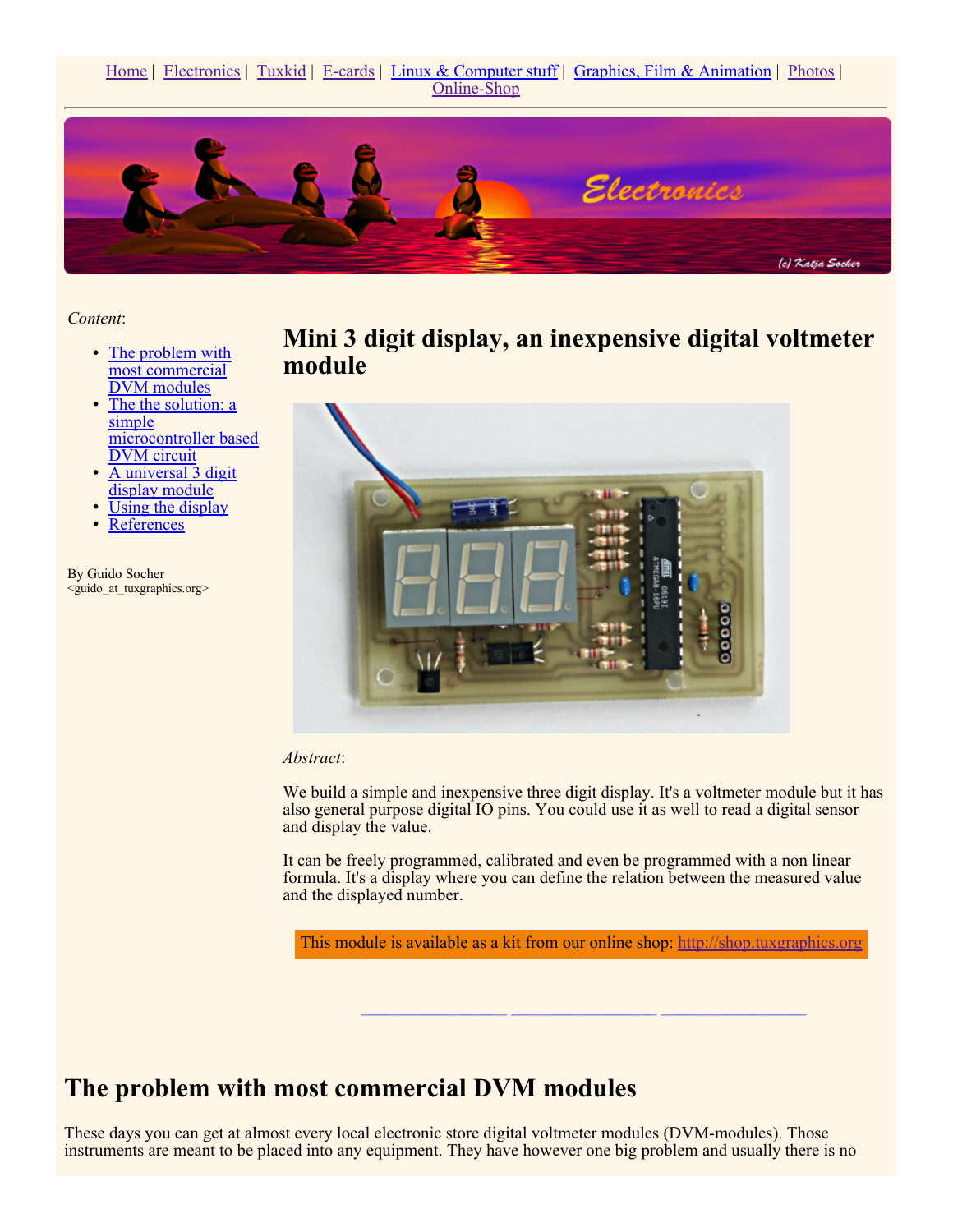mention of that on the box. If it is mentioned than it is usually only in the fine print inside the leaflet that comes with it:

You can't power the module from the same power that you intend to measure.

In other words something like this is not possible:



The supply voltage for the voltmeter module must be an independent ground free power source. You end up building a second transformer into your equipment.

This problem is a very annoying limitation of those little voltmeter modules and a main reason why you can not use them as a plug-in replacement for analog moving coil instruments.

## **The the solution: a simple microcontroller based DVM circuit**

The best solution to the problem is to take a small microcontroller with build-in ADC (analog to digital converter) and add a display.

How do you attach a simple and cheap numeric display to a microcontroller? Here is an idea that I had recently and it works very well: Take a seven segment LED display. The only problem is that 3 digits would normally require  $3x7 = 21$ output-pins on the microcontroller. A way to reduce the pins would be to use 74HC4511 seven segment drivers. This adds however complexity and extra cost.

A much better solution is to drive only one seven segment display at a time and one display after the other. If you do this quickly enough then the human eye will see a standing flicker free 3 digit number.

Here is the schematic drawing:



Click on the picture to see a larger version. The circuit diagram is also available as PDF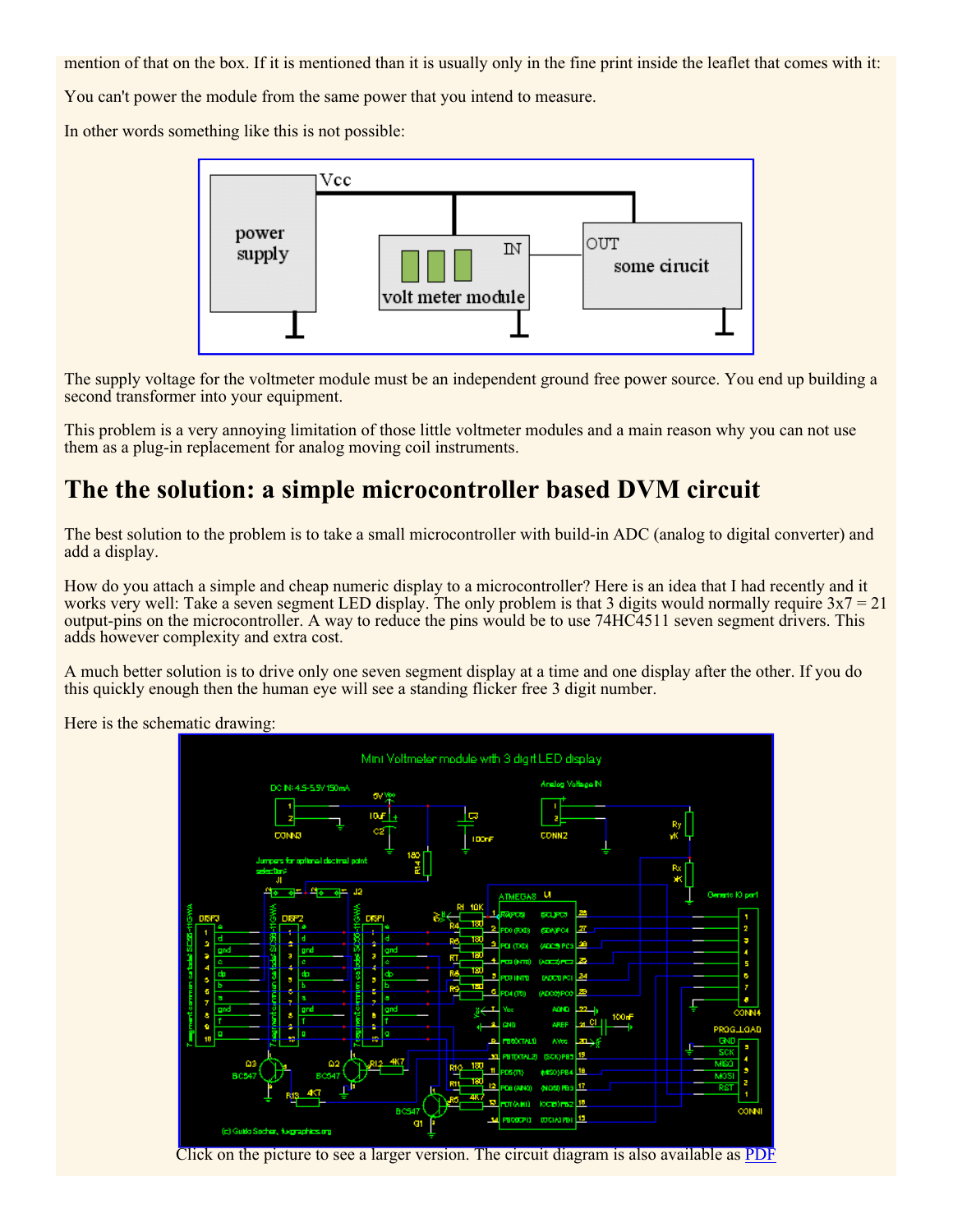# **A universal 3 digit display module**

This is really much more than a DVM module. Since the code is available as source it is very easy to change the mathematics inside the voltmeter. You can define what ADC (analog to digital converter) reading should result in what number on the display.

It's also much more than a voltmeter. You can not only read analog values but also digital sensors via the IO-pins on the right.

It is important for a flicker free display to refresh the LEDs frequently. You must therefore keep the code small. To read an ADC and to do some extra calculations is however no problem at all.



The power consumption of 21 LEDs is of course higher than the power consumption a LCD display but it is not problem at all if you have anyhow a transformer inside your equipment for other reasons. The modules needs just under 100mA at 5V.

## **Using the display**

The ADC inside the microcontroller is a 10bit converter and the atmega8 has internal reference of 2.56V. To be able to measure more than 0-2.56 Volt we but the voltage divider resistors (Ry and Rx) in-front. The impedance of the ADC is several Mega-Ohms. In other words you can neglect the impedance if you use resistors in the range of 10-100K for Ry and Rx. The relation between the voltage on CONN2 and the digital ADC readings is:

```
ADCread * 2.56V * Rx
Vmeasure =1024 * (Rx + Ry)
```
This is the formula implemented in the file analog.c Dependent on what kind of voltmeter you want you can choose appropriate values for Rx and Ry and calculate the voltage range:

Javascript voltage divider calculator. Please enter the value of Rx and Ry in KOhm without units (e.g for 10K you enter 10 into the form).